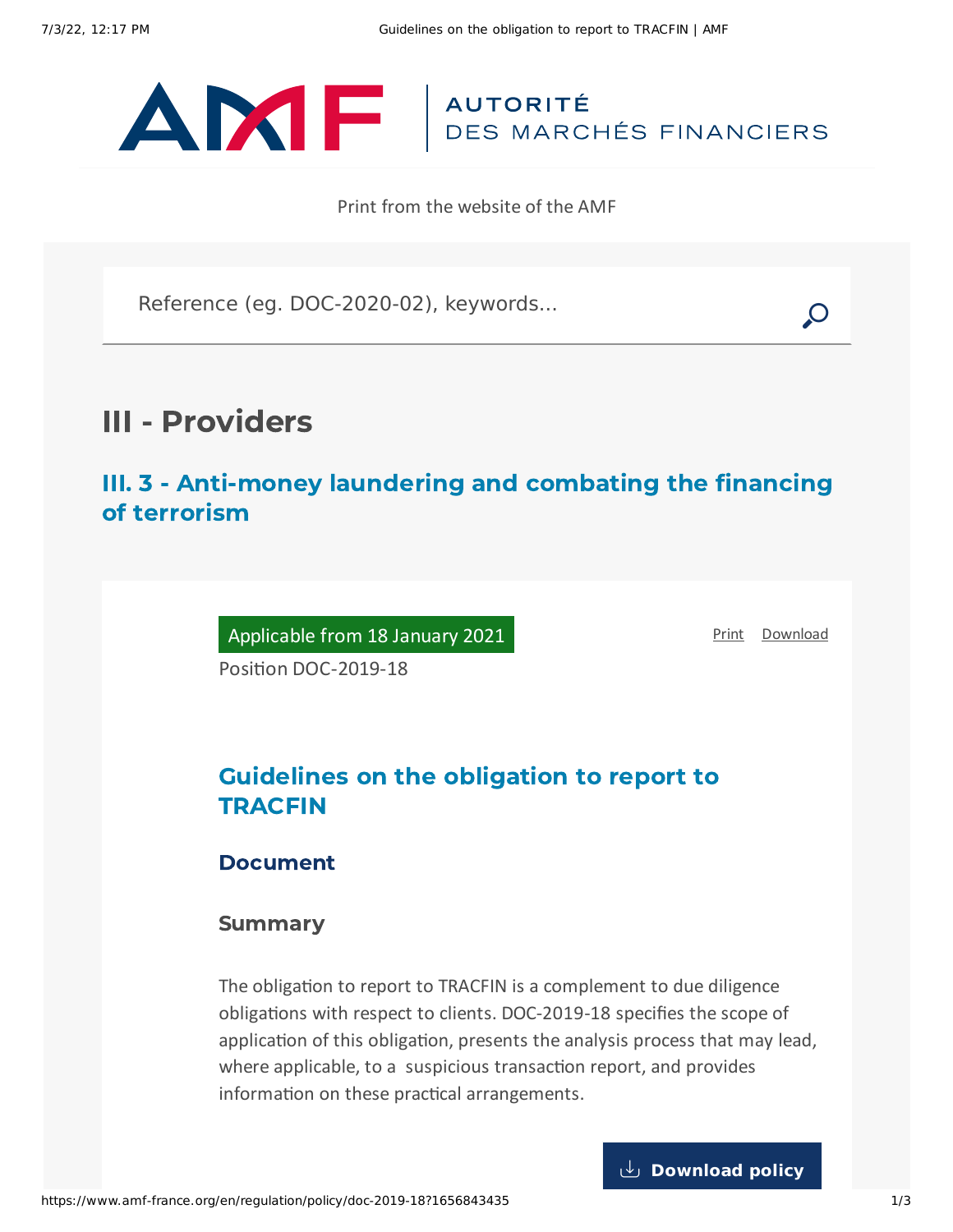#### **Reference texts**

- $\blacktriangleright$  Article L. 561-15 of the [Monetary](https://www.legifrance.gouv.fr/codes/id/LEGIARTI000033517847/2019-11-26/) and Financial Code (in french only)  $\heartsuit$
- $\blacktriangleright$  Article 561-32 of the [Monetary](https://www.legifrance.gouv.fr/codes/id/LEGIARTI000038613542/2019-11-26/) and Financial Code (in french only)  $\heartsuit$
- $\blacktriangleright$  Article R. 561-38 of the [Monetary](https://www.legifrance.gouv.fr/codes/id/LEGIARTI000036824843/2019-11-26/) and Financial Code (in french only)  $\mathbb{C}$
- Article D. 561-32-1 of the [Monetary](https://www.legifrance.gouv.fr/codes/id/LEGIARTI000021020716/2019-11-26/) and Financial Code (in french  $\cup$  only)  $\mathbb{C}$
- Articles 320-16, 320-19, 320-20, 321-143, 321-146, 321-147, 325-22, 325-62, 560-9, 560-10 and 560-11 of the General [Regulation](https://reglement-general.amf-france.org/reglement/en_US/RG-en-vigueur)  $\mathbb{C}$

## Archives

From 29 November 2019 to 17 January 2021 | Position [DOC-2019-18](#page-1-0)  $\vee$ 

<span id="page-1-0"></span>**Guidelines on the obligation to report to TRACFIN**

**[Download](https://www.amf-france.org/sites/default/files/doctrine/en/Position/DOC-2019-18/1.0/Guidelines%20on%20the%20obligation%20to%20report%20to%20TRACFIN.pdf) policy**

#### **Reference texts**

- $\blacktriangleright$  Article L. 561-15 of the [Monetary](https://www.legifrance.gouv.fr/affichCodeArticle.do?idArticle=LEGIARTI000033517847&cidTexte=LEGITEXT000006072026&dateTexte=20191126) and Financial Code (in French only)  $\heartsuit$
- $\blacktriangleright$  Article L. 561-32 of the [Monetary](https://www.legifrance.gouv.fr/affichCodeArticle.do?idArticle=LEGIARTI000038613542&cidTexte=LEGITEXT000006072026&dateTexte=20191126) and Financial Code (in French only)  $\heartsuit$

Article R. 561-38 of the [Monetary](https://www.legifrance.gouv.fr/affichCodeArticle.do?idArticle=LEGIARTI000036824843&cidTexte=LEGITEXT000006072026&dateTexte=20191126) and Financial Code (in French  $\cup$  only)  $\mathbb C$ 

Article D. 561-32-1 of the [Monetary](https://www.legifrance.gouv.fr/affichCodeArticle.do?idArticle=LEGIARTI000021020716&cidTexte=LEGITEXT000006072026&dateTexte=20191126) and Financial Code (in French **∆** only) ぴ